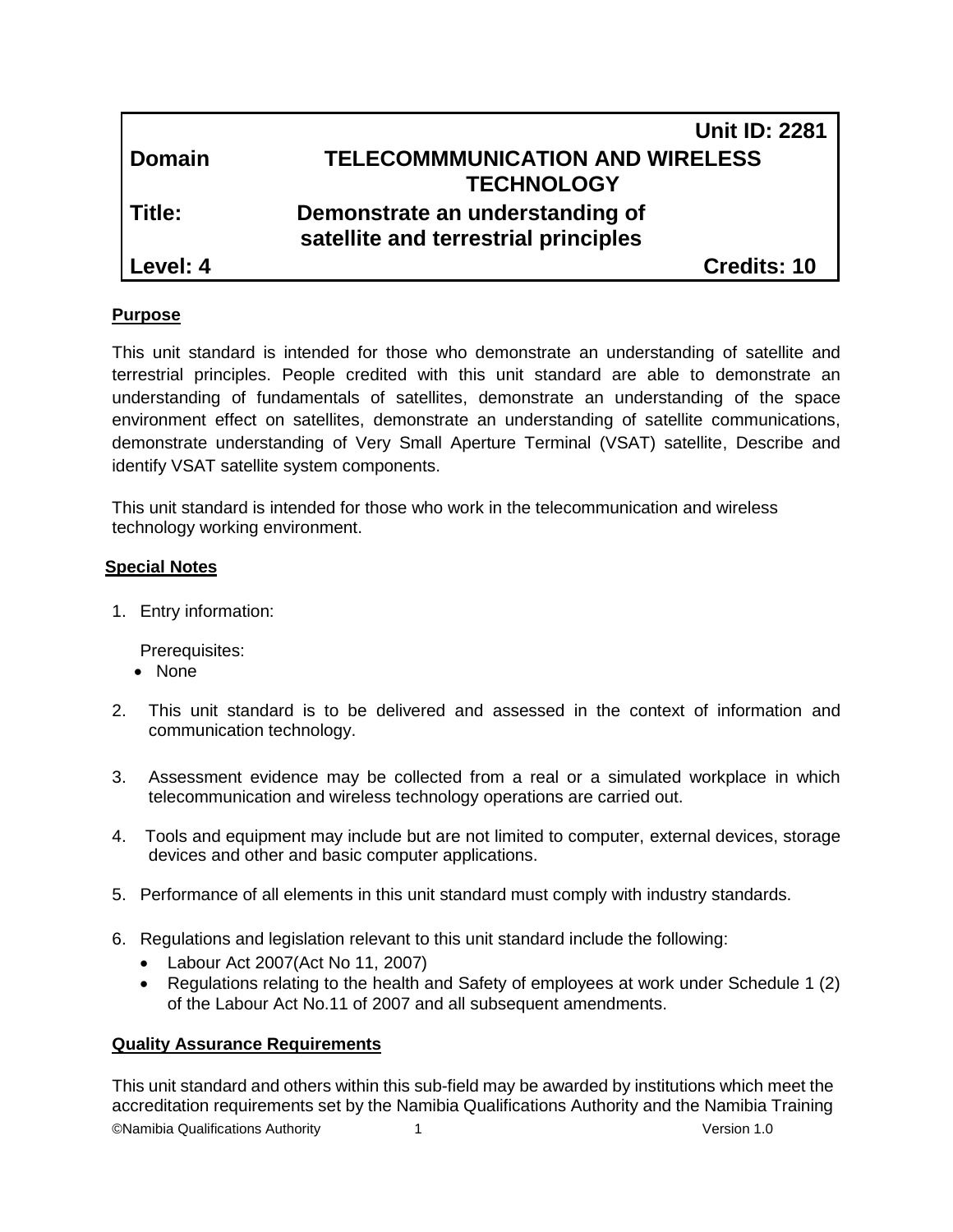Authority and which comply with the national assessment and moderation requirements. Details of specific accreditation requirements and the national assessment arrangements are available from the Namibia Qualifications Authority o[n www.namqa.org a](http://www.namqa.org/)nd the Namibia Training Authority on [www.nta.com.na](http://www.nta.com.na/)

## **Elements and Performance Criteria**

## **Element 1: Demonstrate an understanding of fundamentals of satellites**

## **Range**

Orbital parameters may include but not limited to Semi-major axis, eccentricity, inclination, right ascension of the ascending node, argument of perigee, epoch time, true anomaly, altitude, period and ground track**.**

## **Performance Criteria**

- 1.1 Satellite are classified and described according to satellite technologies.
- 1.2 Orbital parameters are described according to satellite technologies.
- 1.3 Concept of satellite footprint is explained.
- 1.4 Physics of satellite orbits is explained.
- 1.5 Launching and final positioning of satellites is explained.

#### **Element 2: Demonstrate an understanding of the space environment effect on satellites**

#### **Performance Criteria**

- 2.1 Features of the space environment are listed with reference to satellite theory.
- 2.2 Effect of the earth's atmosphere on a satellite is described with reference to satellite theory.
- 2.3 Effect of sun emissions on a satellite is described with reference to satellite theory.

#### **Element 3: Demonstrate an understanding of satellite communications**

#### **Range**

Subsystems components on a communication satellite may include but not limited to stationkeeping, power supply, telemetry, antenna and transponders.

Communication satellite may include but not limited to Fixed Service Satellites and Consumer Satellites.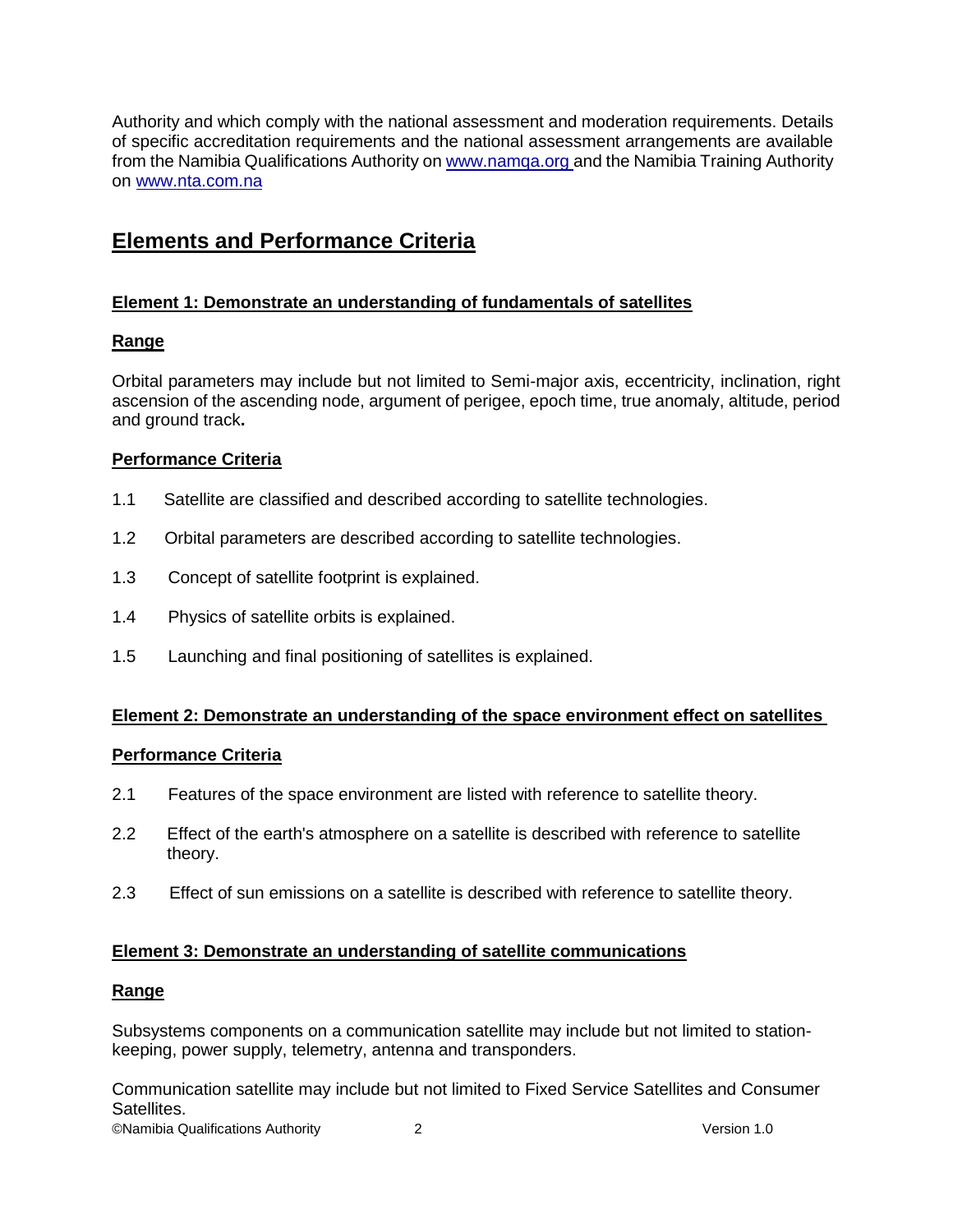Satellite frequency bands may include but not limited to C, Ku and Ka frequency bands, satellite frequency plan and polarization techniques

## **Performance Criteria**

- 3.1 Features of satellite communications are explained.
- 3.2 Subsystems components of a communications satellite are outlined.
- 3.3 Communications satellites are classified and described.
- 3.4 Satellite frequency bands and utilization are explained.
- 3.5 Concept of satellite capacity is explained.

## **Element 4: Demonstrate an understanding of Very Small Aperture Terminal (VSAT) satellite**

## **Performance Criteria**

- 4.1 VSAT satellite fundamentals are explained.
- 4.2 VSAT satellite network operation is described.
- 4.3 VSAT satellite networks cost effectiveness are compared and explained according to terrestrial alternatives.

## **Element 5: Describe and identify VSAT satellite system components**

## **Range**

VSAT satellite components may include but not limited to antenna, Outdoor Unit or Feeder, Inter-facility Link Cable and Indoor Unit (Modem).

Outdoor Unit Inter-working and functionalities may include but not limited to Radio Frequency Up Converter, Solid State Power Amplifier, Low Noise Amplifier or Low Noise Blocker and Radio Frequency Down Converter.

Indoor Unit Inter-working and functionalities may include but not limited to modulator, demodulator and baseband Interface.

Earth Station system components may include but not limited to antenna, Inter-facility Link, RF Equipment, VSAT Interface Equipment and Network Management System.

## **Performance Criteria**

©Namibia Qualifications Authority 3 Version 1.0 5.1 Subcomponents, inter-working and functionalities of the outdoor unit are described.